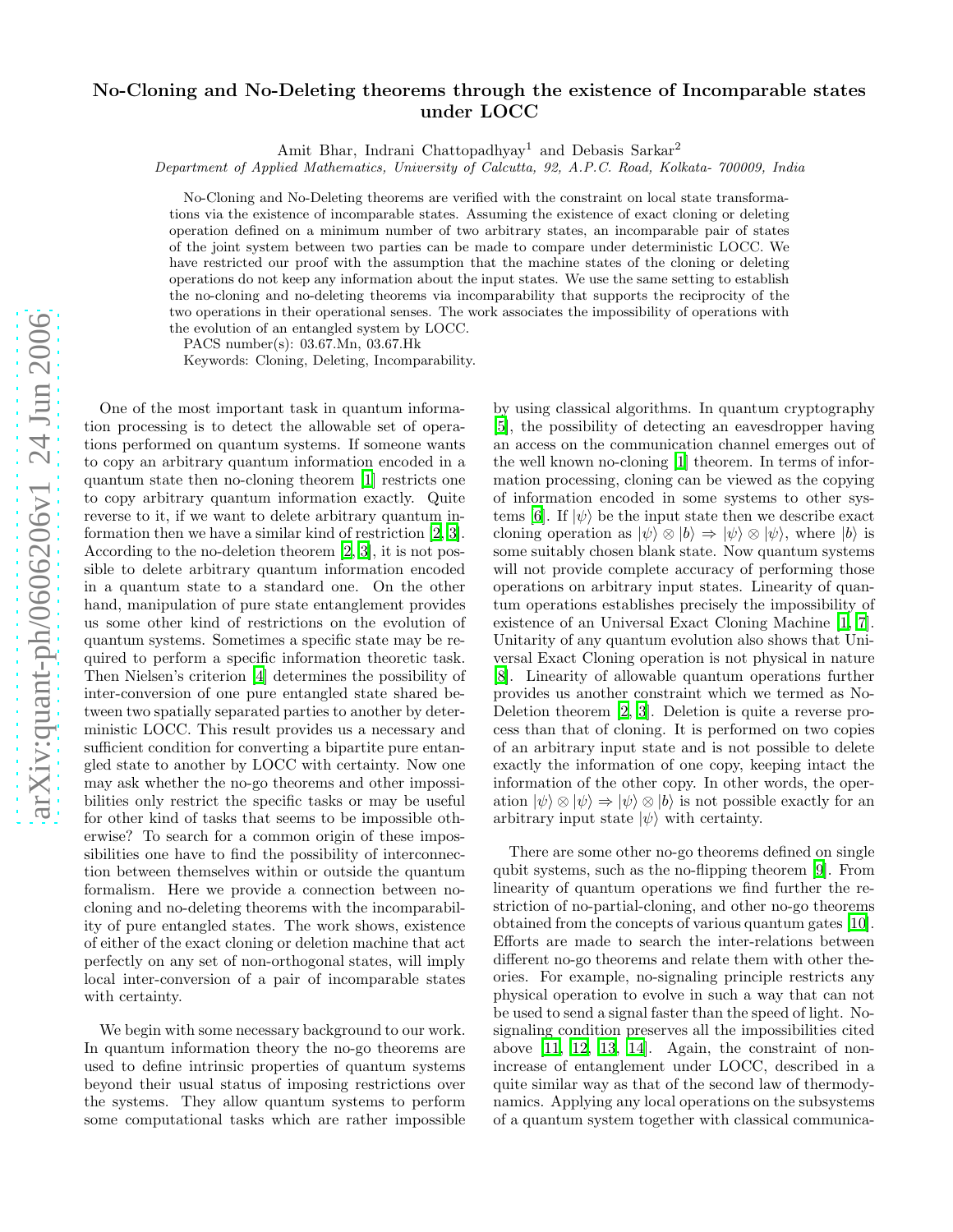tions between distant parties, it is impossible to increase the entanglement of the joint system. The no-cloning [\[15\]](#page-2-14), no-deleting [\[16\]](#page-2-15), no-flipping [\[14\]](#page-2-13) and many other impossibilities [\[16\]](#page-2-15) are connected with this constraint of information theory. Also the interrelation between the cloning and flipping operations is revealed by the conservation laws of simple classical theory [\[17\]](#page-3-0). Now a very new kind of information theoretic restriction on allowable quantum operations observed through the existence of incomparable states [\[18](#page-3-1)]. This restriction retrieve the no-flipping theorem [\[19\]](#page-3-2) and also detects impossibility of some general classes of local quantum operations [\[20\]](#page-3-3). Here we want to reveal a relation between this constraint with the very famous no-cloning and no-deleting theorems. The work proceeds to verify the reciprocity of the two no-principles by dealing them in a single setting without verifying them separately. The connection between all those no-go theorems of quantum systems with the impossibility of inter-conversion of incomparable states would support the existence of incomparable states beyond their mathematical status from Nielsen's criterion. It provides also the nature of allowable physical operations.

To present our work we need to define first the condition for a pair of states to be incomparable with each other. The notion of incomparability of a pair of bipartite pure entangled states is a consequence of Nielsen's [\[4\]](#page-2-3) majorization criterion. Suppose we want to convert the pure bipartite state  $|\Psi\rangle$  to  $|\Phi\rangle$  shared between two parties, say, Alice and Bob by deterministic LOCC. Consider the pair  $(|\Psi\rangle, |\Phi\rangle)$  in their Schmidt bases  $\{|i_A\rangle, |i_B\rangle\}$  with decreasing order of Schmidt coefficients:  $|\Psi\rangle = \sum_{i=1}^d \sqrt{\alpha_i} |i_A i_B\rangle, |\Phi\rangle = \sum_{i=1}^d \sqrt{\beta_i} |i_A i_B\rangle,$ where  $\alpha_i \geq \alpha_{i+1} \geq 0$  and  $\beta_i \geq \beta_{i+1} \geq 0$ , for  $i =$  $1, 2, \cdots, d-1$ , and  $\sum_{i=1}^{d} \alpha_i = 1 = \sum_{i=1}^{d} \beta_i$ . The Schmidt vectors corresponding to the states  $|\Psi\rangle$  and  $|\Phi\rangle$  are  $\lambda_{\Psi} \equiv (\alpha_1, \alpha_2, \cdots, \alpha_d)$  and  $\lambda_{\Phi} \equiv (\beta_1, \beta_2, \cdots, \beta_d)$ . Then Nielsen's criterion says  $|\Psi\rangle \rightarrow |\Phi\rangle$  is possible with certainty under LOCC if and only if  $\lambda_{\Psi}$  is majorized by  $\lambda_{\Phi}$ , denoted by  $\lambda_{\Psi} \prec \lambda_{\Phi}$  and described as,

$$
\sum_{i=1}^{k} \alpha_i \le \sum_{i=1}^{k} \beta_i \quad \forall \quad k = 1, 2, \cdots, d \tag{1}
$$

It is interesting to note that as a consequence of nonincrease of entanglement by LOCC, if  $|\Psi\rangle \rightarrow |\Phi\rangle$  is possible under LOCC with certainty, then  $E(|\Psi\rangle) \geq E(|\Phi\rangle)$ [where  $E(\cdot)$  denote the von-Neumann entropy of the reduced density operator of any subsystem and known as the entropy of entanglement]. Now in case of failure of the above criterion (1), it is usually denoted by  $|\Psi\rangle \nrightarrow |\Phi\rangle$ . But it may happen that  $|\Phi\rangle \rightarrow |\Psi\rangle$  under LOCC. And if it happens that both  $|\Psi\rangle \nrightarrow |\Phi\rangle$  and  $|\Phi\rangle \nrightarrow |\Psi\rangle$  then we denote it by  $|\Psi\rangle \nrightarrow |\Phi\rangle$  and describe  $(|\Psi\rangle, |\Phi\rangle)$ , as a pair of incomparable states. One of the peculiar feature of the existence of such incomparable pairs is that we are really unable to say which state has a greater amount of entanglement content than that of the other. For  $2 \times 2$  systems there are no pair of incomparable pure entangled states as described above. For

our purpose, we want to mention explicitly the criterion of incomparability for a pair of pure entangled states  $|\Psi\rangle, |\Phi\rangle$  of  $m \times n$  system where  $\min\{m, n\} = 3$ . Suppose the Schmidt vectors corresponding to the two states are  $(a_1, a_2, a_3)$  and  $(b_1, b_2, b_3)$  respectively, where  $a_1 > a_2$  $a_3 > 0$ ,  $b_1 > b_2 > b_3 > 0$ ,  $a_1 + a_2 + a_3 = 1 = b_1 + b_2 + b_3$ . Then it follows from Nielsen's criterion that  $|\Psi\rangle, |\Phi\rangle$  are incomparable [\[18\]](#page-3-1) if and only if, either of the pair of relations

$$
a_1 > b_1 \t k \t a_3 > b_3 b_1 > a_1 \t k \t b_3 > a_3
$$
 (2)

will hold.

Our paper concerns with one-to-two copy exact cloning operation on a minimum number of two arbitrary states  $|0\rangle, |\psi\rangle$  in the following form

$$
\begin{array}{l}\n|0\rangle|b\rangle \longrightarrow |0\rangle|0\rangle \\
|\psi\rangle|b\rangle \longrightarrow |\psi\rangle|\psi\rangle\n\end{array} (3)
$$

where  $|b\rangle$  is a suitably chosen blank state.

We concentrate entirely within the quantum formalism and for that reason we assume the machine states do not keep any information about the input states. So we drop the machine states in the definition of the cloning operation. No-cloning theorem then turns out to be the impossibility of this operation for arbitrary state  $|\psi\rangle$ .

Now we consider that Alice and Bob, two spatially separated parties have a particular setting of a pure bipartite state in the form given below

$$
|\Omega^{i}\rangle_{AB} = \frac{1}{\sqrt{N^{i}}} \{|1\rangle_{A}|0\psi 0\psi + \psi 0\psi 0\rangle_{B} + |2\rangle_{A}|0\psi\psi 0
$$
  

$$
-\psi 00\psi\rangle_{B} + |3\rangle_{A}|00\psi\psi - \psi\psi 00\rangle_{B} \otimes |b\rangle_{B}
$$
  
(4)

This is a six particle state where Alice has one qutrit and Bob has four qubits entangled with Alice's system together with a separate qubit in the form of blank state  $|b\rangle$ . So the joint system is of  $3 \times 32$  dimension, where  $N^i = 2(3 - \alpha^4)$  be the normalizing constant and  $|\psi\rangle =$  $\alpha|0\rangle + \beta|1\rangle$  be an arbitrary qubit with  $|\alpha|^2 + |\beta|^2 = 1$ . As the arbitrary input state  $|\psi\rangle$  can be written in the form  $|\psi\rangle = \cos\frac{\theta}{2}|0\rangle + e^{-i\phi}\sin\frac{\theta}{2}|1\rangle$ , where  $\theta, \phi$  satisfy the following equations  $0 \leq \phi \leq 2\pi$ ,  $-\frac{\pi}{2} \leq \theta \leq \frac{\pi}{2}$ , hence without loss of generality, the parameter  $\alpha$  is treated here as a real constant.

Tracing out Bob's local system we compute the initial reduced density matrix  $\rho_A^i$  on Alice's side in the following form

$$
\rho_A^i = \frac{tr_B[|\Omega^i\rangle_{AB}\langle\Omega^i|]}{E_A^i \{2(1+|\alpha|^4)P[|1\rangle] + 2(1-|\alpha|^4)} \qquad (5)
$$
  
\n
$$
(P[|2\rangle] + P[|3\rangle])
$$

where  $P[|j\rangle] = |j\rangle\langle j|$ , for any j. The Schmidt vector of the initial state can be written as  $\lambda^i = (\lambda^i_1, \lambda^i_2, \lambda^i_2)$ where  $\lambda_1^i = \frac{1+\alpha^4}{3-\alpha^4}$  and  $\lambda_2^i = \frac{1-\alpha^4}{3-\alpha^4}$ . Hence  $\lambda_{max}^i = \lambda_{max}^i$  $\max\{\lambda_1^i, \lambda_2^i\} = \lambda_1^i$  and  $\lambda_{min}^i = \min\{\lambda_1^i, \lambda_2^i\} = \lambda_2^i$ . If the cloning operation defined in equation(3) exists and is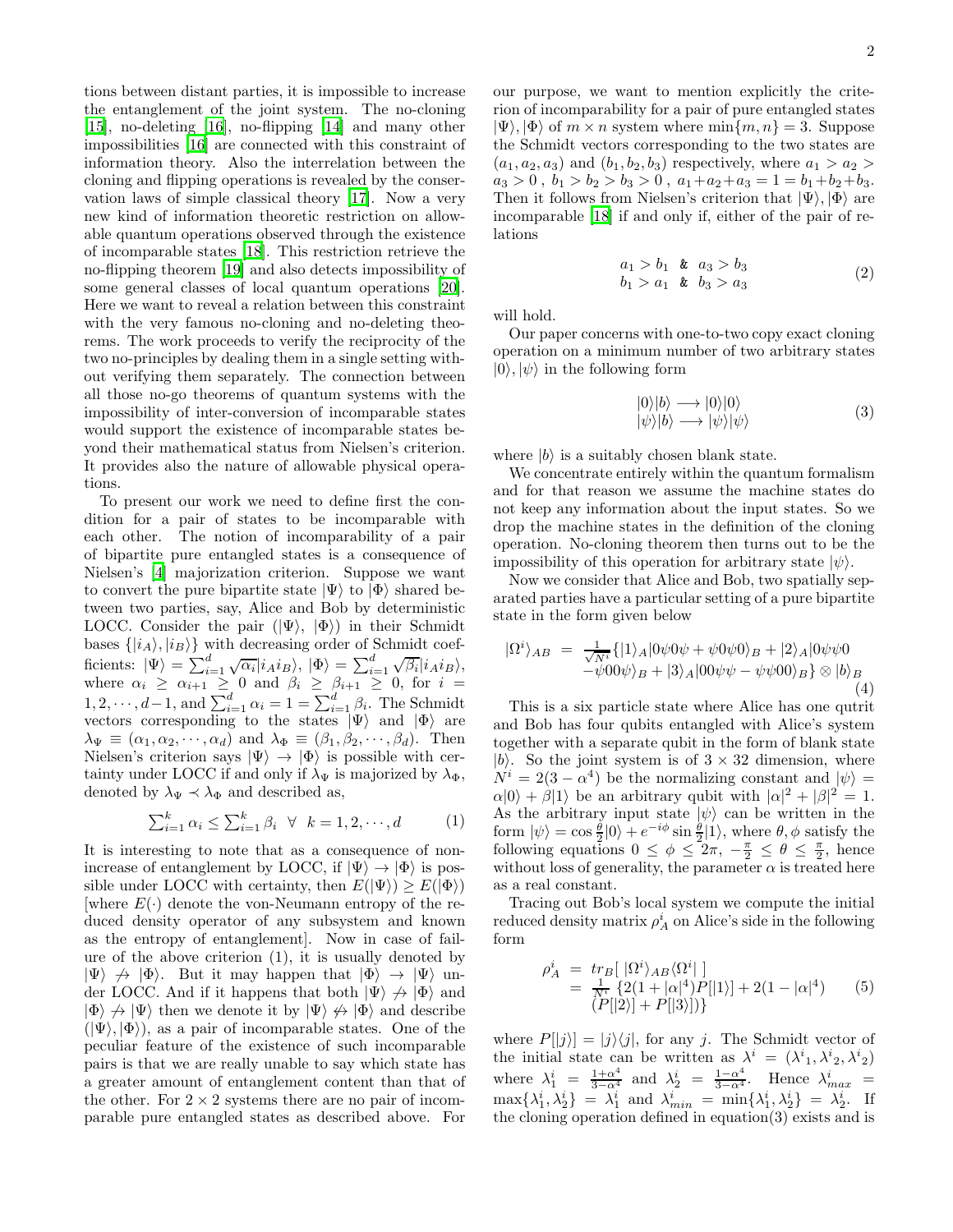applied on Bob's local system (say on his fourth qubit together with the blank state), the joint pure state shared between Alice and Bob could be exactly transformed to the pure state,

$$
|\Omega^f\rangle_{AB} = \frac{1}{\sqrt{N^f}} \left\{ |1\rangle_A |0\psi 0\psi \psi + \psi 0\psi 00\rangle_B + |2\rangle_A |0\psi \psi 00\rangle \right. \\ - \psi 00\psi \psi \rangle_B + |3\rangle_A |00\psi \psi \psi - \psi \psi 000\rangle_B \}
$$
\n(6)

where  $N^f = 2(3 - \alpha^5)$  be the normalizing constant. The final reduced density matrix on Alice's side would be

$$
\rho_A^f = \frac{tr_B[ |\Omega^f \rangle_{AB} \langle \Omega^f | ]}{\frac{1}{N^f} \{ 2(1+\alpha^5)P[|1\rangle] + 2(1-\alpha^5)(P[|2\rangle] + P[|3\rangle] \} - 2\alpha^2 (1-\alpha)(|2\rangle\langle 3| + |3\rangle\langle 2|)} \tag{7}
$$

Hence the Schmidt coefficients of the final state  $\rho_A^f$  are  $\{\frac{1+\alpha^5}{3-\alpha^5}, \frac{(1+\alpha^2)(1-\alpha^3)}{3-\alpha^5}, \frac{(1-\alpha^2)(1+\alpha^3)}{3-\alpha^5}\}.$  If we denote  $\lambda_1^f =$  $\frac{1+\alpha^5}{1+\alpha^2}(1-\alpha^3)(1-\alpha^2)(1+\alpha^3)$  If we denote  $\lambda^f$  $\frac{1+\alpha^5}{3-\alpha^5}$ ,  $\lambda_2^f = \frac{(1+\alpha^2)(1-\alpha^3)}{3-\alpha^5}$  and  $\lambda_3^f = \frac{(1-\alpha^2)(1+\alpha^3)}{3-\alpha^5}$ , then  $\lambda_{min}^f = \min\{\lambda_1^f, \lambda_2^f, \lambda_3^f\} = \lambda_3^f$  and thus  $\lambda_{max}^f =$  $\max\{\lambda_1^f, \lambda_2^f\}$ . Now using simple algebra we find,  $\lambda_1^f < \lambda_1^i$ and also  $\lambda_2^f$  <  $\lambda_1^i$  (if,  $\lambda_1^f$  <  $\lambda_2^f$ ), which implies that,  $\lambda_{max}^f < \lambda_{max}^i$ . Finally we get,  $\lambda_{min}^f = \lambda_3^f < \lambda_2^i = \lambda_{min}^i$ .  $f \sim \lambda^i$  Finally we get  $\lambda^f = \lambda^f \times \lambda^i = \lambda^i$ These inequalities clearly indicate the nature of incomparability of the pair of pure bipartite states  $| \Omega^i \rangle$  and  $|\Omega^f\rangle$ . The incomparability of the states imply that the final state  $|\Omega^f\rangle$  can not be achieved from the initial state  $|\Omega^i\rangle$  through LOCC with certainty. Thus we are compelled to conclude that the cloning operation performed on Bob's local system to implement the transformation  $|\Omega^i\rangle \rightarrow |\Omega^f\rangle$  locally, is not a physical operation. In other words the exact cloning operation is not possible, for any pair of arbitrary non-orthogonal input states. This ensures the successful establishment of no-cloning theorem.

Now if we further treat  $| \Omega^f \rangle$  as the initial pure bipartite state, shared between Alice and Bob and assume the existence of an exact deleting machine again defined on only two arbitrary input qubit  $|0\rangle, |\psi\rangle$  as

$$
\begin{array}{l} |0\rangle|0\rangle \longrightarrow |0\rangle|b\rangle\\ |\psi\rangle|\psi\rangle \longrightarrow |\psi\rangle|b\rangle \end{array} \tag{8}
$$

and apply this machine on Bob's local system the joint state  $|\Omega^f\rangle$  between them can be converted into the state  $|\Omega^i\rangle$ . Under the previous arguments it could be easily proved that  $|\Omega^i\rangle \nleftrightarrow |\Omega^f\rangle$ , i.e., the transformation  $|\Omega^f\rangle \rightarrow |\Omega^i\rangle$  is impossible by LOCC with certainty. This impossibility directly indicates that the deleting operation defined in equation(8) is not a valid physical operation for arbitrary input states. So this leads us to the formal no-deleting theorem.

In conclusion this work connects the two famous no-go theorems from a new viewpoint that restricts the possible evolution of any quantum system through local operations. It shows the physical reason behind the existence of "Incomparable Pair of Pure Bipartite States". This connection makes a bridge between two different aspects of information processing theory. Moreover the most interesting feature is that the no-cloning and no-deleting theorems are treated in the same platform and thus we see the reciprocity of the two theorems from an operational point of view. Although for simplicity we assume that the machine states for both the cloning and deleting operations do not contain any information about the input qubit state, one may not assume this restriction. The result also holds if we consider the general scenario. Another interesting part in our proof is that the state we have considered, has a peculiar kind of symmetry and we require  $3 \times 32$  dimensional system to prove our result. However one may search for a proof in lower dimensional systems.

Acknowledgement. The authors thank the referee for his/her valuable comments and suggestions. I.C. also acknowledges CSIR, India for providing fellowship during this work.

1 ichattopadhyay@yahoo.co.in <sup>2</sup>dsappmath@caluniv.ac.in

- <span id="page-2-0"></span>[1] W. K. Wootters and W. H. Zurek, Nature 299, 802 (1982).
- <span id="page-2-1"></span>[2] A. K. Pati and S. L. Braunstein, *Nature* **404**, 164 (2000).
- <span id="page-2-2"></span> $[3]$  W. H. Zurek, *Nature* 404, 130  $(2000)$ .
- <span id="page-2-3"></span>[4] M. A. Nielsen, Phys. Rev. Lett. 83, 436 (1999); M. A. Nielsen and I. L. Chuang, Quantum Computation and Quantum Information, Cambridge University Press,  $(2000)$ .
- <span id="page-2-4"></span>[5] C. H. Bennett, G. Brassard, C. Crépeau, R. Jozsa, A. Peres and W. K. Wootters, *Phys. Rev. Lett.* **70**, 1895 (1993).
- <span id="page-2-5"></span>[6] D. Bruβ, D. P. DiVincenzo, A. Ekert, C. A. Fuchs, C. Macchiavello and J. A. Smolin, Phys. Rev. A 57, 2368 (1998).
- <span id="page-2-6"></span>[7] D. Dieks, *Phys. Lett. A* **92**, 271 (1982).
- [8] H. P. Yuen, *Phys. Lett. A* 113, 405 (1986).
- <span id="page-2-8"></span><span id="page-2-7"></span>[9] N. Gisin and S. Popescu, Phys. Rev. Lett. 83, 432-435 (1999).
- <span id="page-2-9"></span>[10] A. K. Pati, *Phys. Rev. A* **66**, 062319 (2002).
- <span id="page-2-10"></span>[11] N. Gisin, *Phys. Lett. A* **242**, 1-3 (1998).
- <span id="page-2-11"></span>[12] A. K. Pati and S. L. Braunstein, *Phys. Lett. A* **315**, 208-212 (2003).
- <span id="page-2-12"></span>[13] A. K. Pati, *Phys. Lett. A* **270**, 103 (2000).
- <span id="page-2-13"></span>[14] I. Chattopadhyay, S. K. Choudhary, G. Kar, S. Kunkri and D. Sarkar, Phys. Lett. A 351, 384-387 (2005).
- <span id="page-2-14"></span>[15] M. Horodecki, R. Horodecki, A. Sen(De) and U. Sen, [arXiv:quant-ph/0306044.](http://arxiv.org/abs/quant-ph/0306044)
- <span id="page-2-15"></span>[16] I. Chattopadhyay, S. K. Choudhary, G. Kar, S. Kunkri